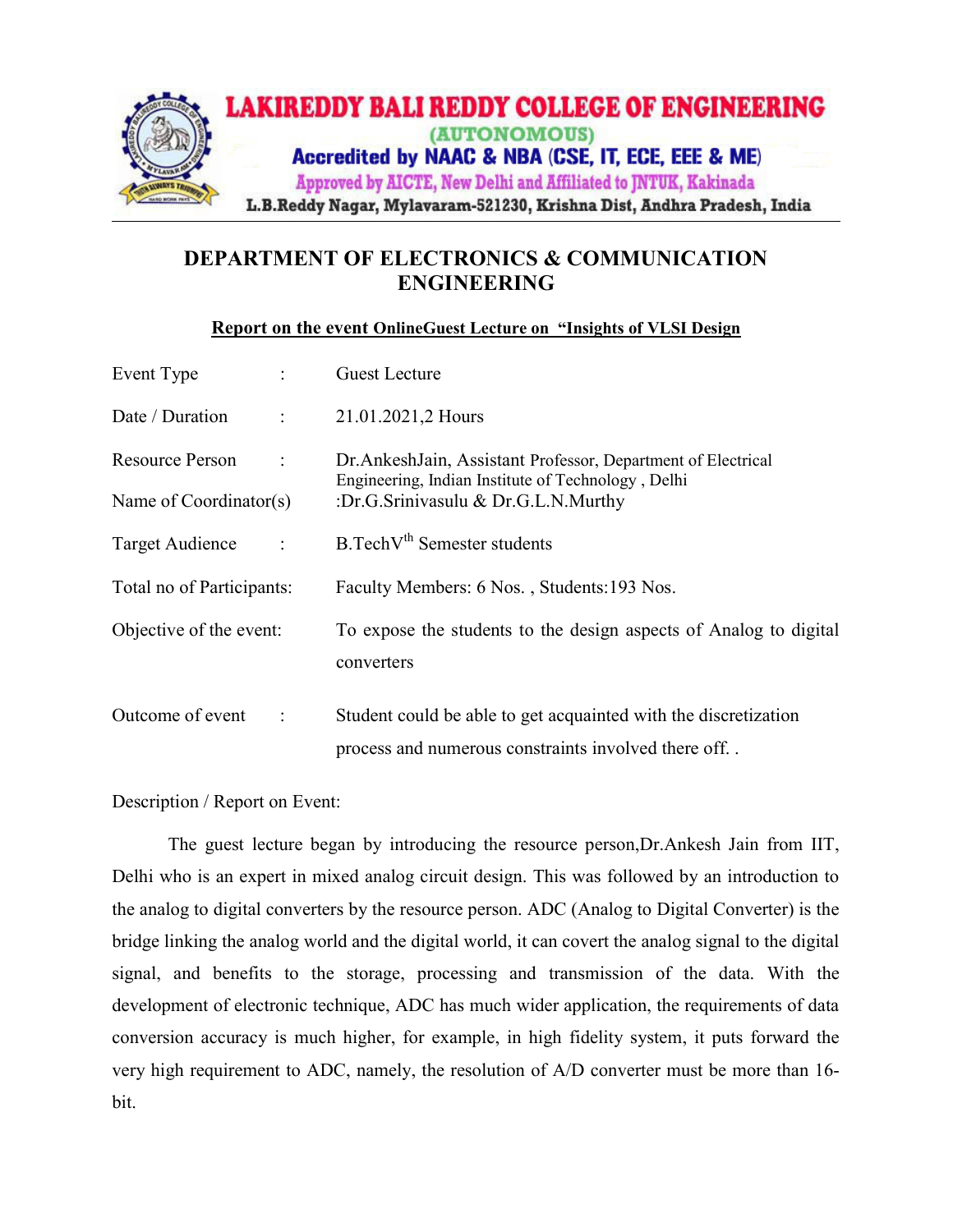The number of levels to be retained in the quantization processwill in turn rely on the noise margin of the system. The number of levels should be more if the noise margin is less. The current low order and single-bit ADC is limited by the order of modulator and single-bit quantization, which decreases the possibility to get the higher SNR. With the wider application of sigma-delta ADC, the requirements to it become higher. The SNR is the uppermost parameter to measure performance, and it can be improved largely by changing the modulator order, over sampling rate and quantization bits. largely improve the SNR, the attendant problems have emerged, such as the stability and complexity of circuit, and so on . These problems are also serious in low voltage and low power circuits at present. The necessary hard ware required for multi bit quantization was also elaborated. The guest lecture concluded thanking Dr.Ankesh Jain for spending his valuable time by accepting the invitation for the guest lecture.

Feedback / Suggestions:

- $\triangleright$  Conduct such guest lectures on core topics
- $\triangleright$  Guest lectures on carrier planning
- $\triangleright$  Increase the time of the guest lecture
- $\triangleright$  More time for interaction

Comments on the feedback:

- 1. The department will organize the guest lectures or any other events meant for sharing the knowledge in core areas in the upcoming days. As the current semester is about end, they will be planned in next semester.
- 2. Based on the depth of the content and need definitely time will be increased.
- 3. The students were asked to interact at the end of session .However, for the upcoming guest lectures more time will be provided for interaction during the lecture.
- 4. Already alumni interactions have been conducted earlier. However, possibility will be seen for conducting the guest lecture on carrier planning.

Photographs: